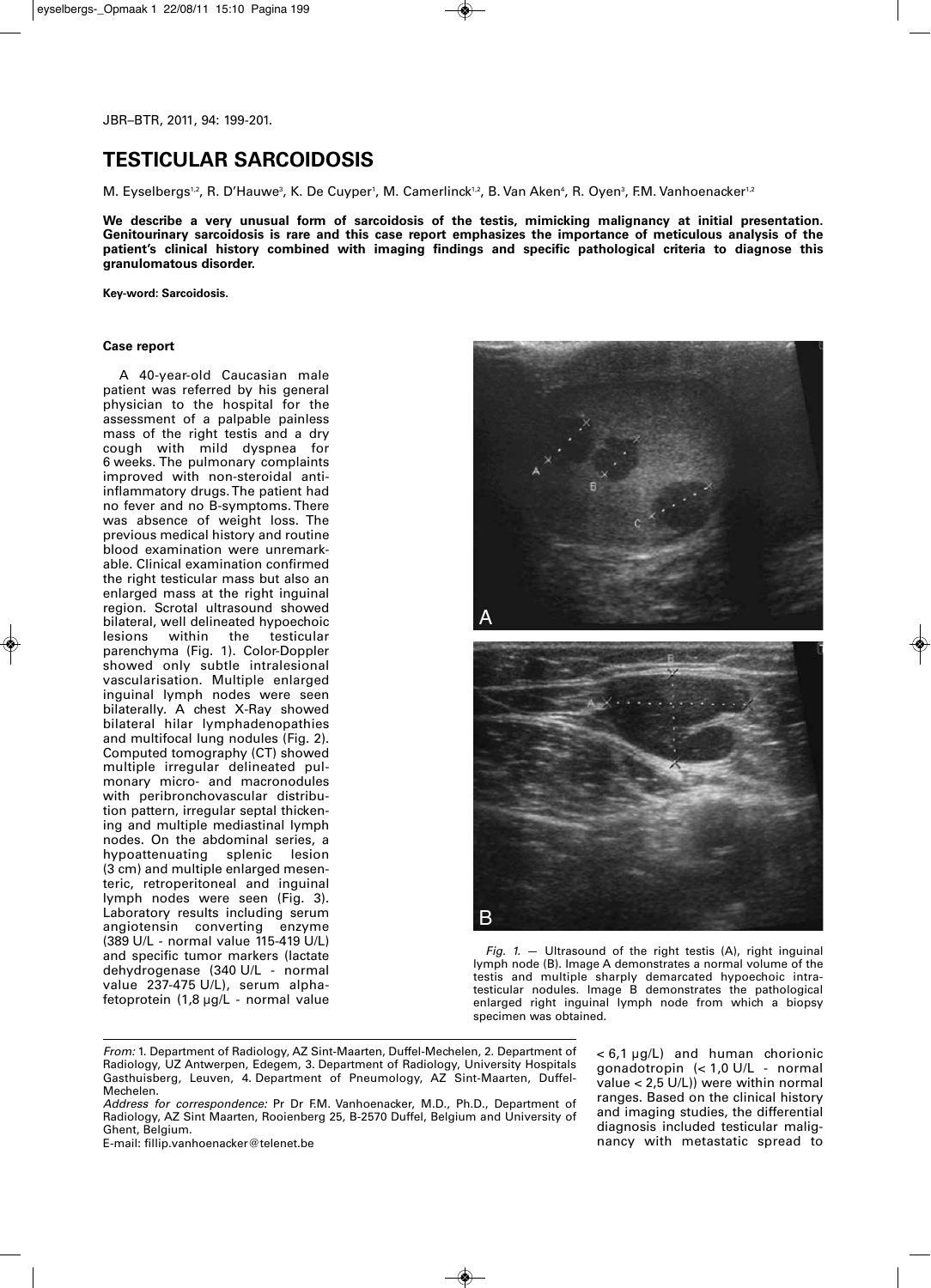

*Fig. 2.* — Postero-anterior radiograph of the thorax displays bilateral hilar adenopathies (arrows) with multiple nodular opacities bilaterally (arrowheads) with dominant predilection for the upper lobes.

abdominal lymph nodes and the lungs. This however was contradictory with the lab results. The differential diagnosis further included lymphoma and systemic disease such as a granulomatous disease. Based on the routine blood examination, chronic infectious process such as tuberculosis was unlikely. Finally, histological examination of a biopsy specimen from an inguinal lymph node revealed the diagnosis of Retro-anamnesis revealed itchy lesions at the lower limbs several weeks ago consistent<br>with erythema nodosum. nodosum. Apparently, treatment with topical corticosteroid therapy relieved the complaints and the precise etiology of the skin lesions remained unclear after this clinical contact. Further pulmonary work up was consistent with the diagnosis of sarcoidosis: spirometry showed a slightly decreased total lung capacity suggesting a restrictive lung pattern with normal diffusion capacity. No



*Fig. 3.* — Axial (A, B and C) contrast-enhanced CT of the abdomen and pelvis (D). Figure A demonstrates clearly a well demarcated hypodense intrasplenic lesion 3 cm in size. Image B demonstrates multiple enlarged lymph nodes at the retroperitoneum and gastrohepatic ligament (circle) and image C an enlarged paraaortic lymph node (arrow). Figure D demonstrates the pathological lymph node aggregate (circle) in the right inguinal region from which the biopsy was obtained.